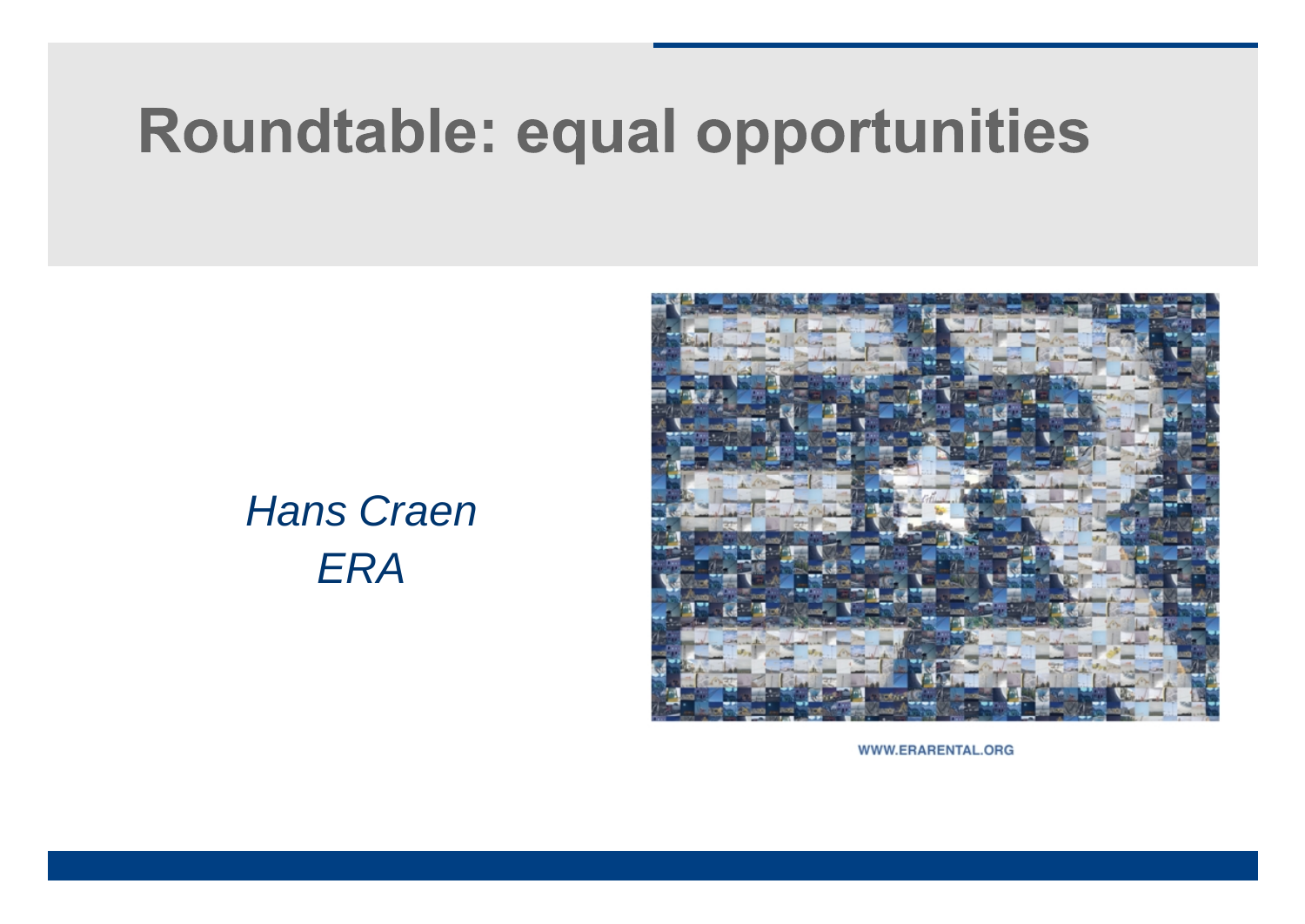

# **Context**

#### § The concept "Equal opportunities" is very broad

- Gender
- Age
- Disabled
- Race
- ...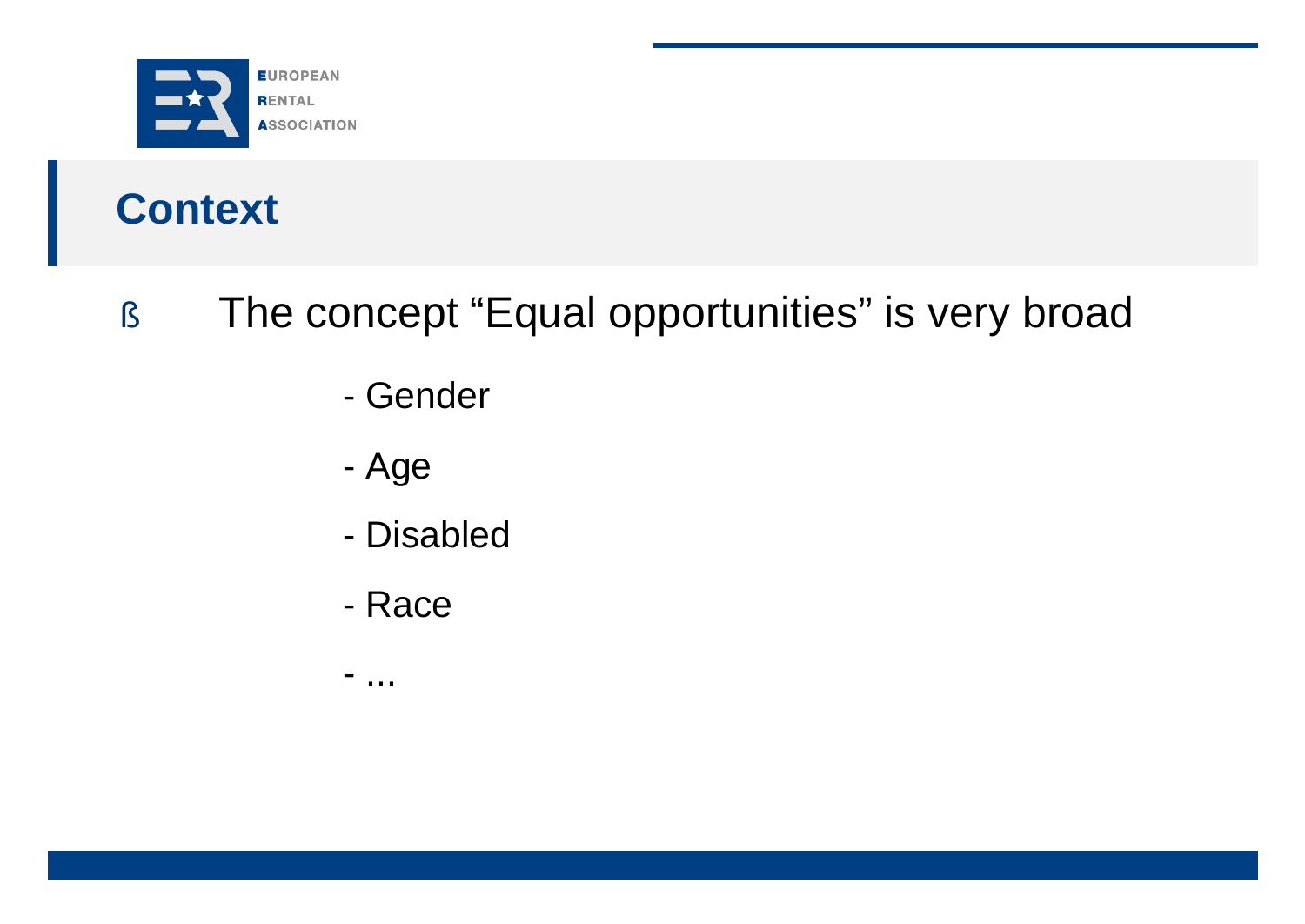

§ General equality clause was not included in initial EC Treaty

Ü Only the right of equal pay for equal work for men and women

- § The European Court of Justice considered equality an important enough principle to use as standard for review
- § The first equality legislations on EU level focused on gender and nationality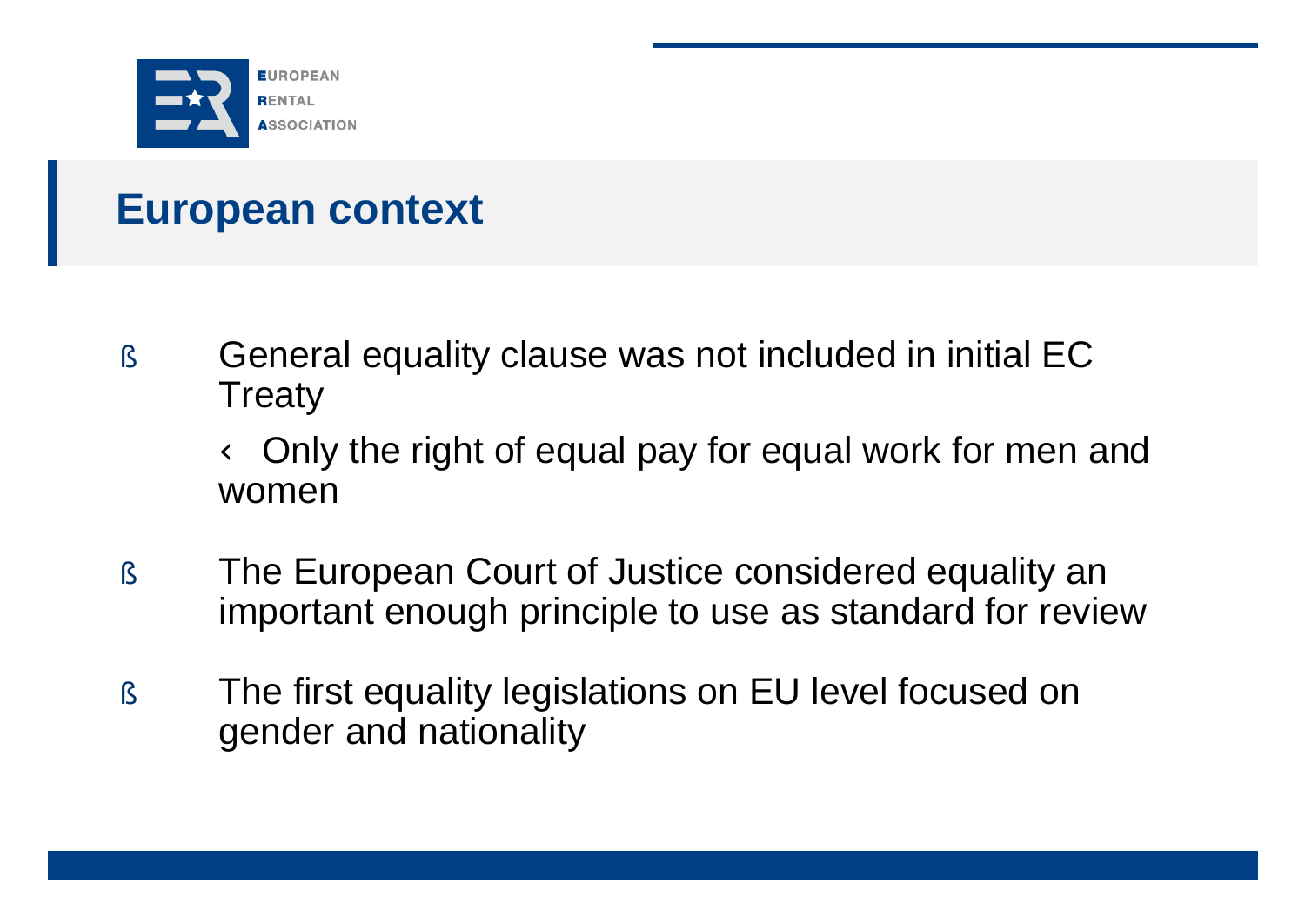

#### § EU equality approach

Ü Specific anti-discrimination directives

- Racial equality
- Employment equality
- Ü Gender equality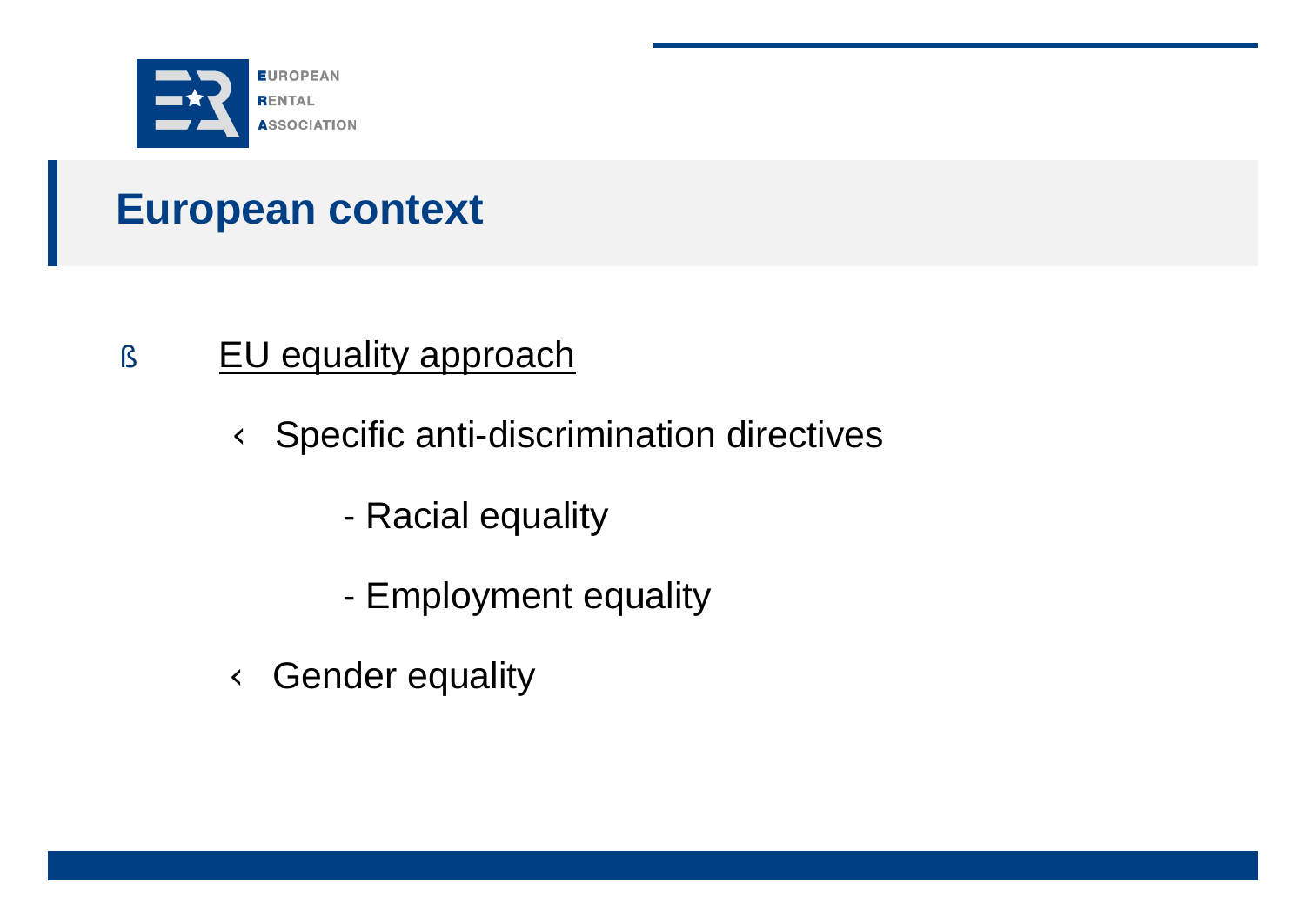

- § Gender equality has a well developed legislative framework
- § 13 EU Directives covering:
	- access to employment
	- working conditions & renumeration
	- social security schemes
	- protection of pregnant women & recent mother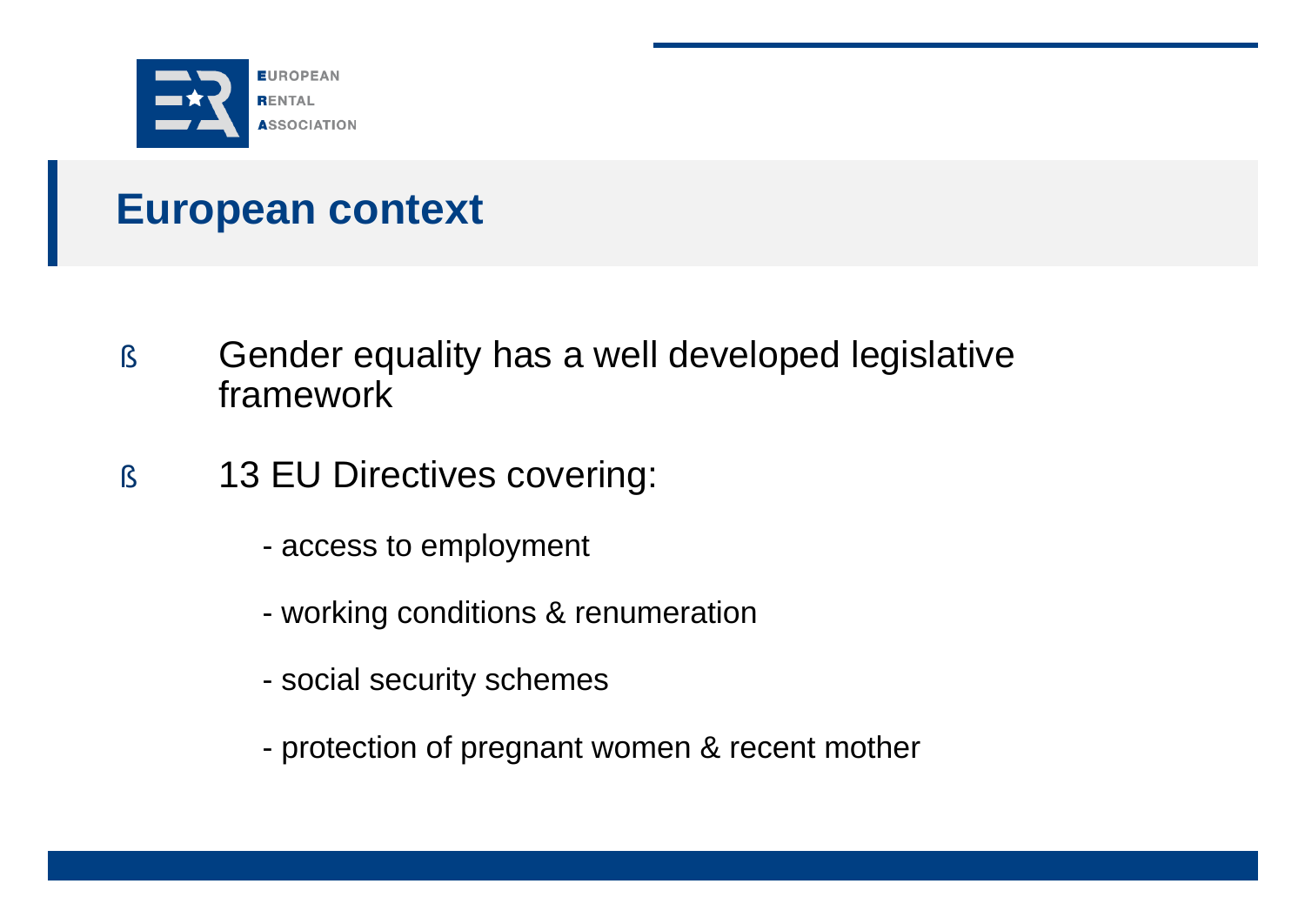

- § General facts on gender equality (source: Commission report)
	- women work more part-time
	- women occupy fewer positions of responsibility
	- women are more active in precarious jobs
	- work-life balance is important barrier to women's employment and career advancement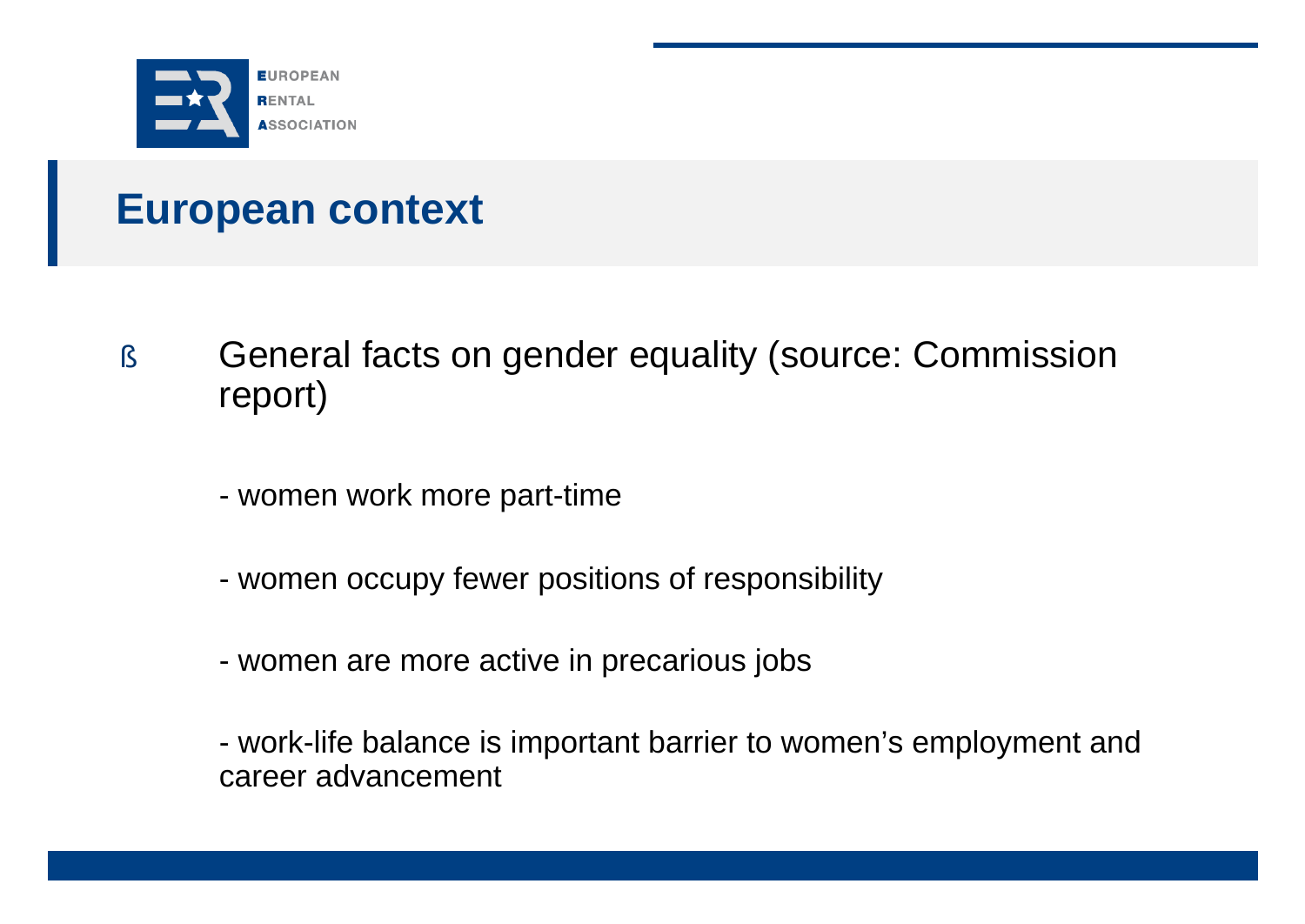

- § For the EU, gender equality is a precondition for fulfilling the overall objectives of:
	- growth,
	- employment
	- social cohesion

Lisbon Targets (60% employment rate for women)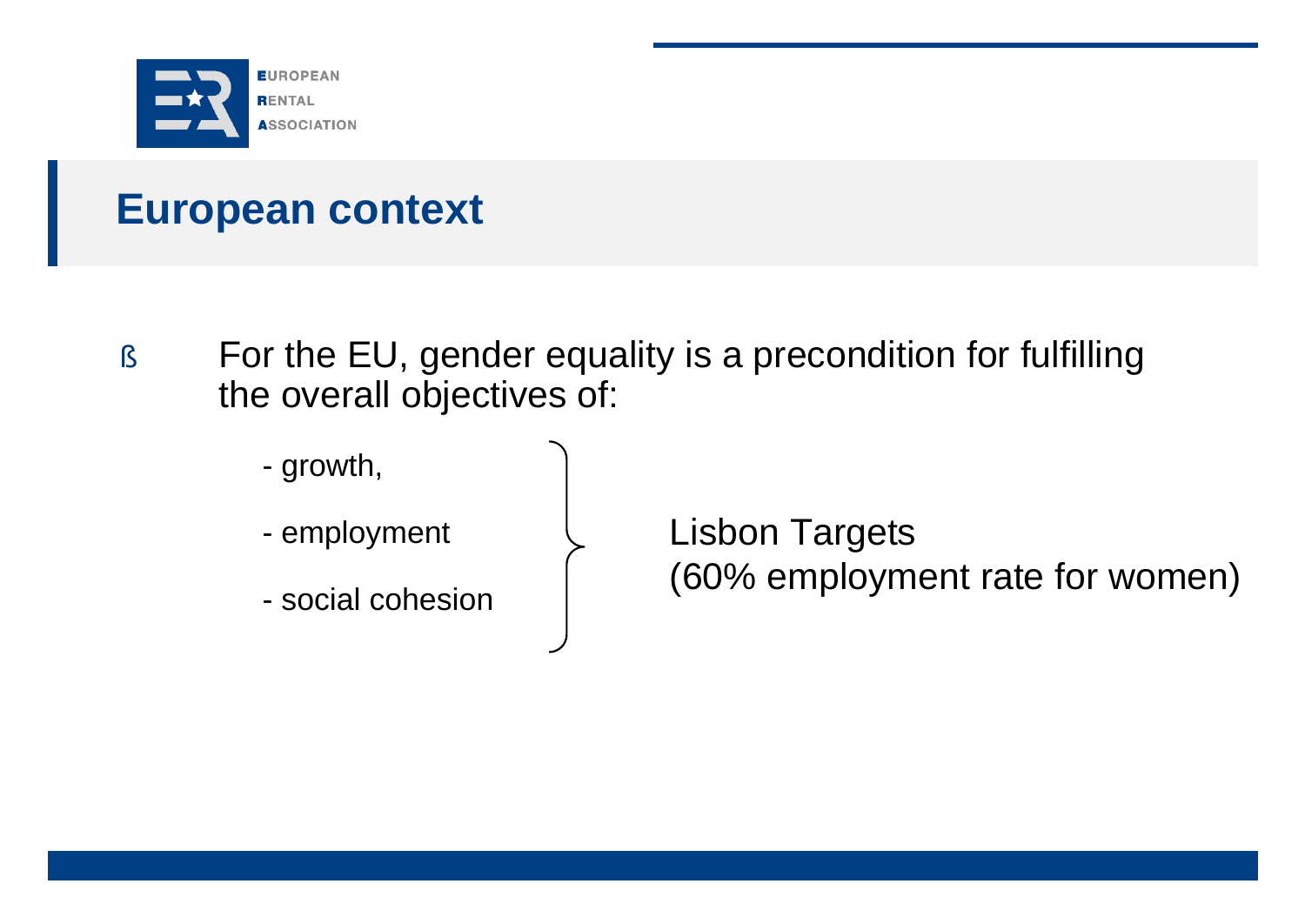

# **European Policy Measures**

- § Supporting better work-life balance
- § Family related leave
- § EU network to promote women in economic and political decision-making positions
- § Eliminating gender stereotypes
- § Review of general legislation and in particular equal pay
- § European Institute for Gender Equality
- § EU Agency for Gender Equality (Vilnius)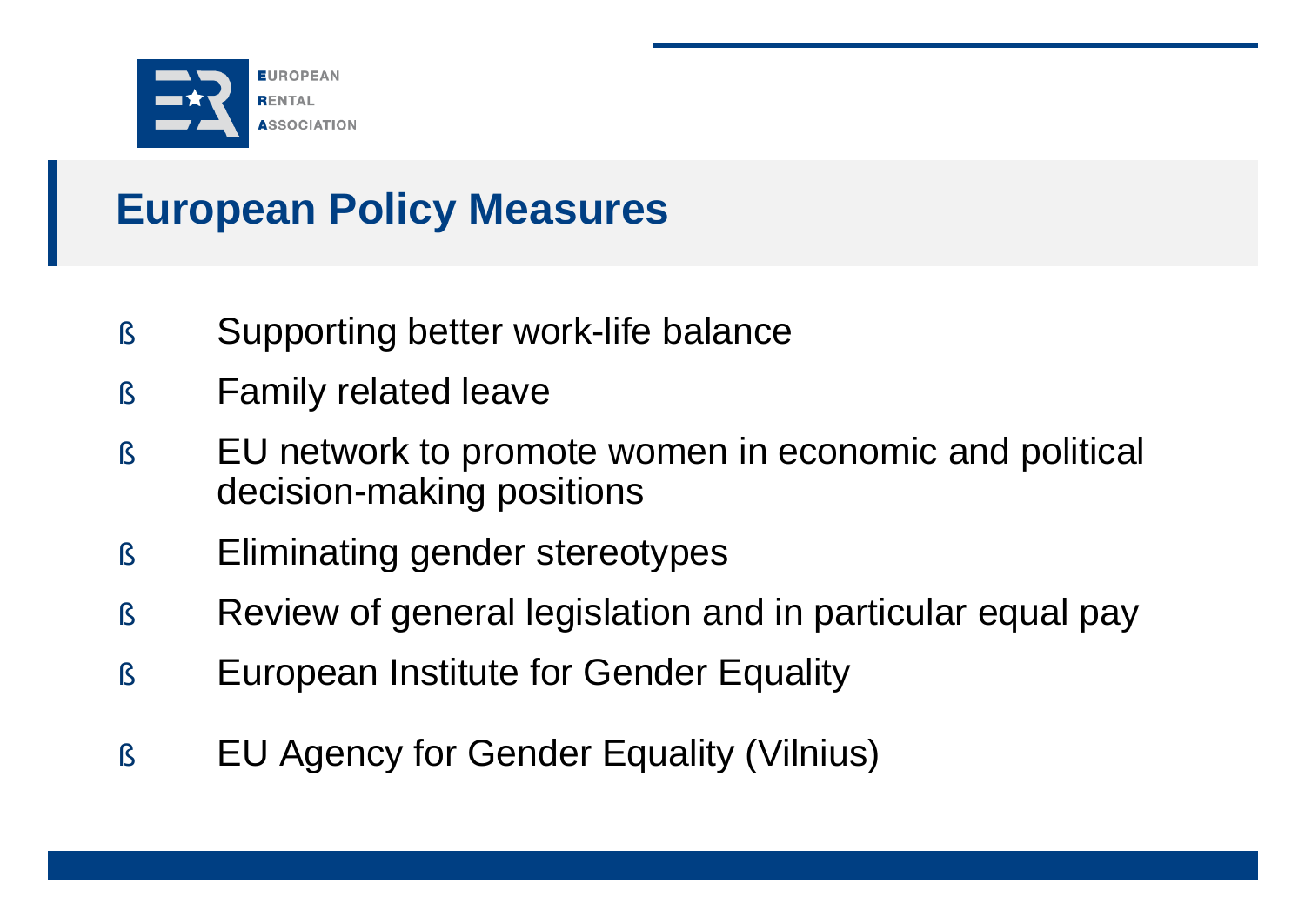

# **European Policy Measures**

- § European Court of Justice case-law to clarify practical implementation of EU law on national level
- § EU Roadmap on gender equality
	- 2006 2010
	- 6 targets
		- 1. Lisbon employment targets
		- 2. Eliminating gender pay gap
		- 3. Women entrepreneurs
		- 4. Gender equality in social protection/fight against poverty
		- 5. Recognising gender dimension of health
		- 6. Combating multiple discrimination (immigrants/ethnic minority)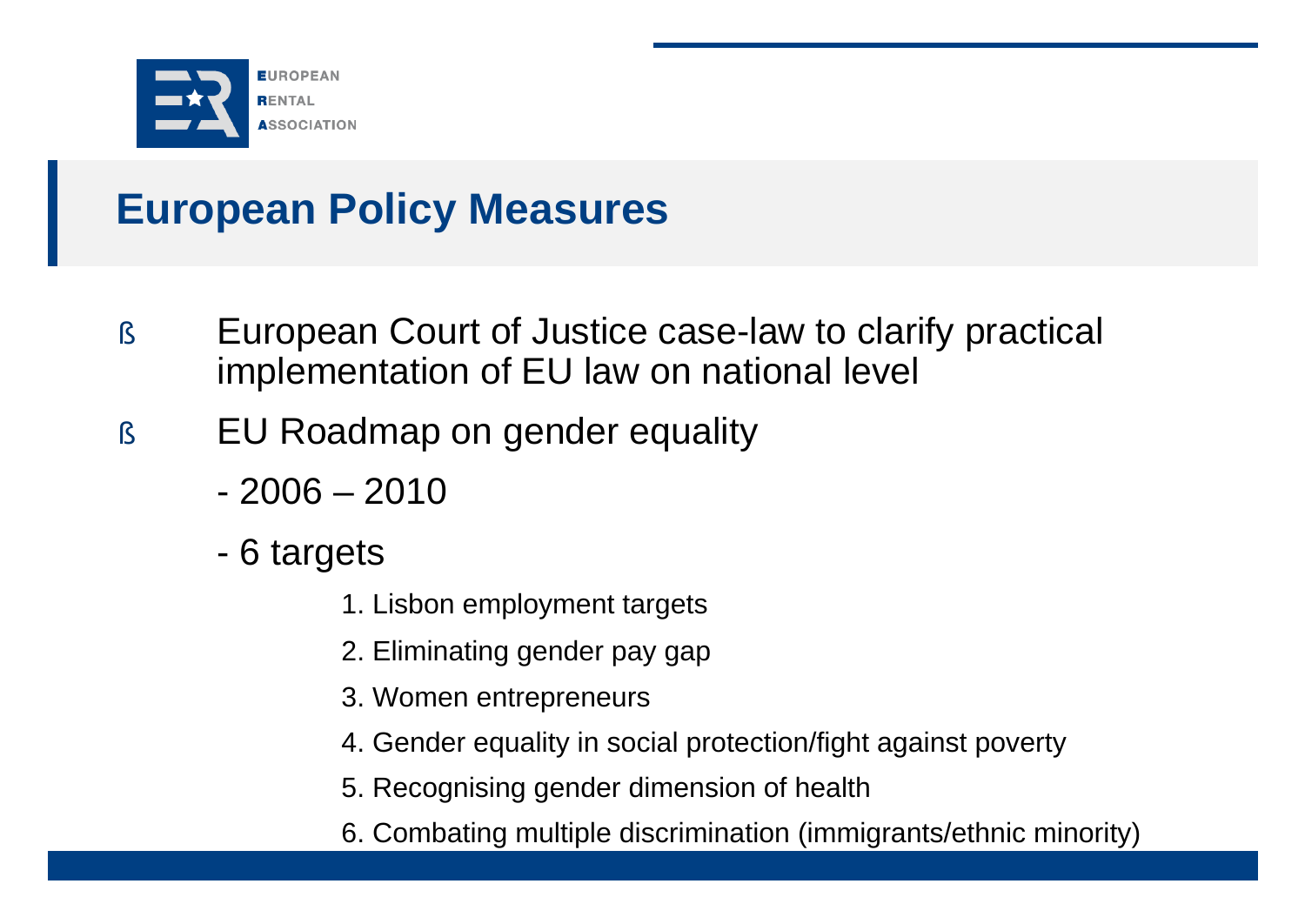

#### **Practical consequences**

- § On EU level, many initiatives are being taken: policy and/or legislative
- § Effective enforcement on national level
- § Equality is an important aspect of a company's CSR policy (e.g.)

CSR Europe's equality toolkit

[http://www.csreurope.org/pages/en/equality\\_between\\_men\\_and\\_women.html](http://www.csreurope.org/pages/en/equality_between_men_and_women.html)